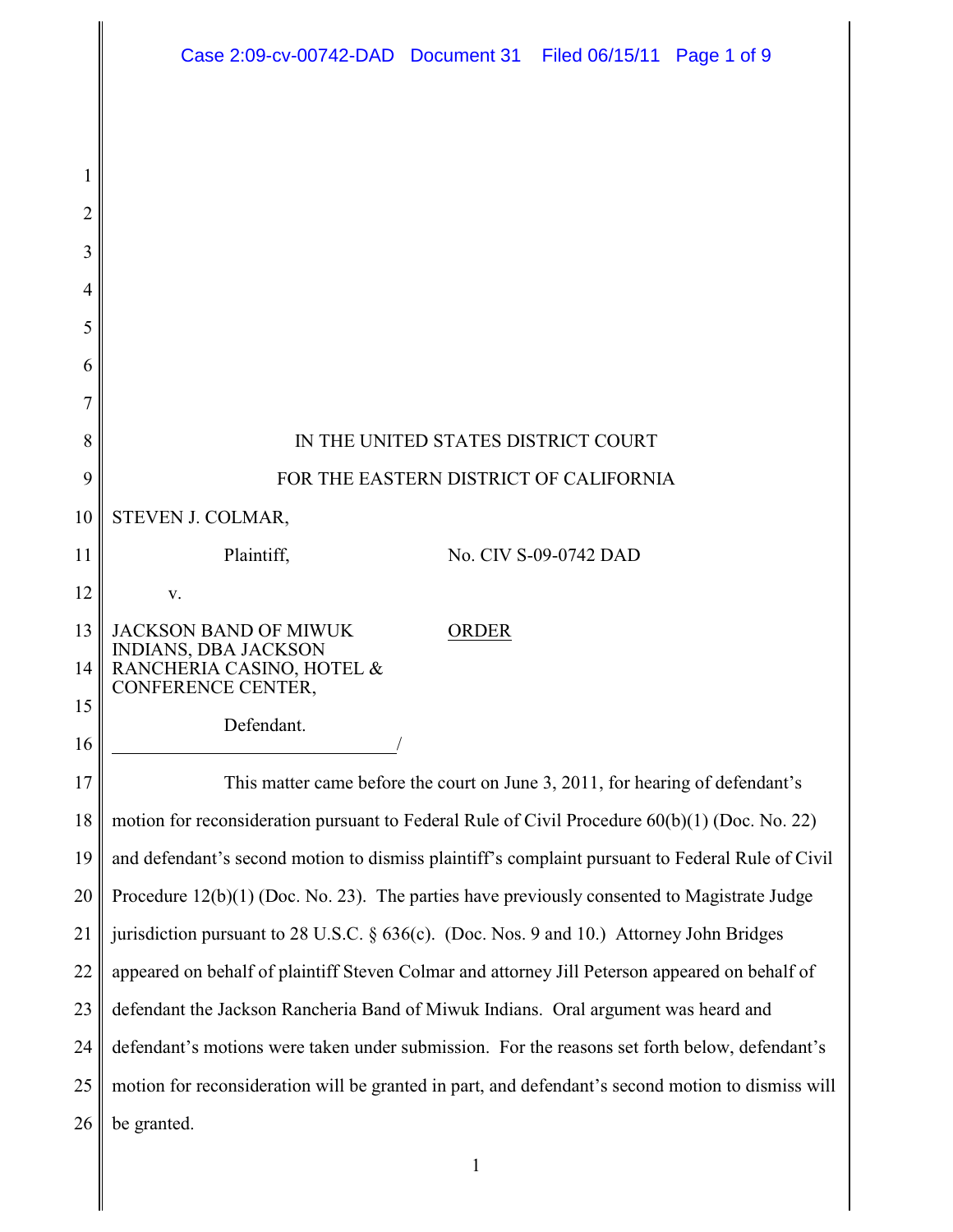| 1               | DEFENDANT'S MOTION FOR RECONSIDERATION                                                                                                                                                                   |
|-----------------|----------------------------------------------------------------------------------------------------------------------------------------------------------------------------------------------------------|
| $\overline{c}$  | On March 17, 2009, plaintiff filed a complaint alleging that the defendant                                                                                                                               |
| 3               | unlawfully discriminated against him based on his age in violation of 29 U.S.C. §§ 621-634.                                                                                                              |
| $\overline{4}$  | (Complaint (Doc. No. 1) at 2-5.) On May 22, 2009, defendant filed its first motion to dismiss                                                                                                            |
| 5               | pursuant to Federal Rules of Civil Procedure 12(b)(1) and 12(b)(6). (Doc. No. 8). On March 31,                                                                                                           |
| 6               | 2011, the court issued an order denying defendant's first motion to dismiss. (Doc. No. 21.)                                                                                                              |
| $\overline{7}$  | Defendant, the Jackson Rancheria Band of Miwuk Indians ("Tribe"), now moves                                                                                                                              |
| 8               | pursuant to Federal Rule of Civil Procedure $60(b)(1)$ for reconsideration of this court's March 31,                                                                                                     |
| 9               | 2011 order denying defendant's May 22, 2009 first motion to dismiss. (Def.'s MTR (Doc. No.                                                                                                               |
| 10              | 22) at 1-2.) In that order the court stated:                                                                                                                                                             |
| 11              | Instead, the filing of plaintiff's complaint in this action was subject                                                                                                                                  |
| 12              | to 29 U.S.C. § $626$ (d)(1)(B), which provides that a civil action<br>may be commenced within 300 days after the occurrence of the<br>alleged unlawful practice. Plaintiff timely filed his complaint in |
| 13              | this case just prior to the expiration of that 300-day limitation<br>period.                                                                                                                             |
| 14              |                                                                                                                                                                                                          |
| 15              | (Order (Doc. No. 21) at 13.)                                                                                                                                                                             |
| 16              | In moving for reconsideration, counsel for defendant observes that 29 U.S.C. §                                                                                                                           |
| 17              | $626$ (d)(1)(B) actually provides that the plaintiff in an Age Discrimination in Employment Act                                                                                                          |
| 18 <sup>1</sup> | ("ADEA") case has 300 days after the alleged unlawful practice to file a charge with the Equal                                                                                                           |
| 19              | Employment Opportunity Commission ("EEOC"), not a complaint in a civil action. <sup>1</sup> (Def.'s                                                                                                      |
| 20              |                                                                                                                                                                                                          |
| 21              | Title 29 U.S.C. $\S$ 626(d)(1)(B) provides that:                                                                                                                                                         |
| 22              | No civil action may be commenced by an individual under this                                                                                                                                             |
| 23              | section until 60 days after a charge alleging unlawful<br>discrimination has been filed with the Equal Employment<br>Opportunity Commission. Such a charge shall be filed-                               |
| 24              | ***                                                                                                                                                                                                      |
| 25              | $(B)$ in a case to which section 633(b) of this title applies, within                                                                                                                                    |
| 26              | 300 days after the alleged unlawful practice occurred, or within 30                                                                                                                                      |
|                 |                                                                                                                                                                                                          |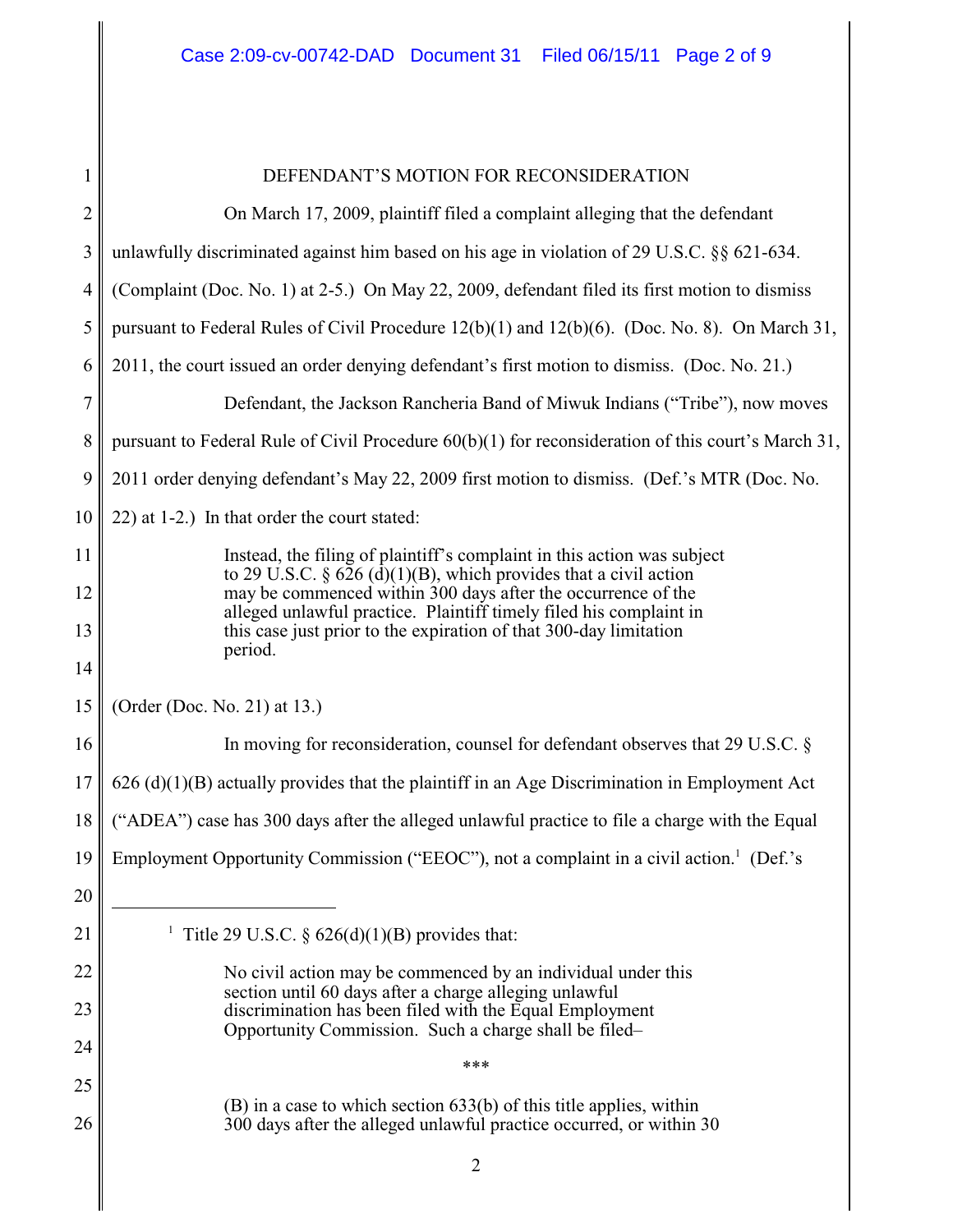1 2 MTR at 3.) Based on this error in the court's order, defendant seeks reconsideration and for the court upon reconsideration to grant defendant's motion to dismiss filed May 22, 2009. (Id. at 5.)

3 4 5 6 7 8 9 Counsel for plaintiff concedes that 29 U.S.C.  $\S$  626 (d)(1)(B) actually provides that the plaintiff in an ADEA case has 300 days after the alleged unlawful practice occurred to file a charge with the EEOC, and not a complaint in a civil case. Nonetheless, plaintiff argues that defendant's motion to dismiss filed May 22, 2009, should still be denied because the misstatement in the court's March 31, 2011 order is "trivial and does not supersede the equitable doctrines behind both the ADEA and this Court's Order." (Pl.'s Opp.'n. to MTR (Doc. No. 24) at 1-3.)

10 11 12 13 14 15 16 17 18 19 Federal Rule of Civil Procedure 60(b) permits relief from a final judgment or order for the following reasons: (1) mistake, inadvertence, surprise, or excusable neglect; (2) newly discovered evidence which by due diligence could not have been discovered in time to move for a new trial; (3) fraud, misrepresentation, or other misconduct by an adverse party; (4) void judgment; (5) satisfaction, release, or discharge of the judgment; or (6) "any other reason justifying relief from the operation of the judgment." A court may correct an error of law under Rule 60(b)(1). Liberty Mut. Ins. Co. v. Equal Emp't Opportunity Comm'n, 691 F.2d 438, 441 (9th Cir. 1982. See also Kingvision Pay-Per-View Ltd. v. Lake Alice Bar, 168 F.3d 347, 350 (9th Cir. 1999) (acknowledging that "a district court can correct its own mistake" under Rule 60(b)).

20 21 22 23 Here, it is apparent to the court and to the parties that the court did indeed misstate the statute of limitations found in 29 U.S.C.  $\S$  626 (d)(1)(B) in the court's March 31, 2011 order denying defendant's first motion to dismiss. Plaintiff's motion for reconsideration of the court's March 31, 2011 order will therefore be granted and that order will be vacated.

24 /////

25

26

days after receipt by the individual of notice of termination of proceedings under State law, whichever is earlier.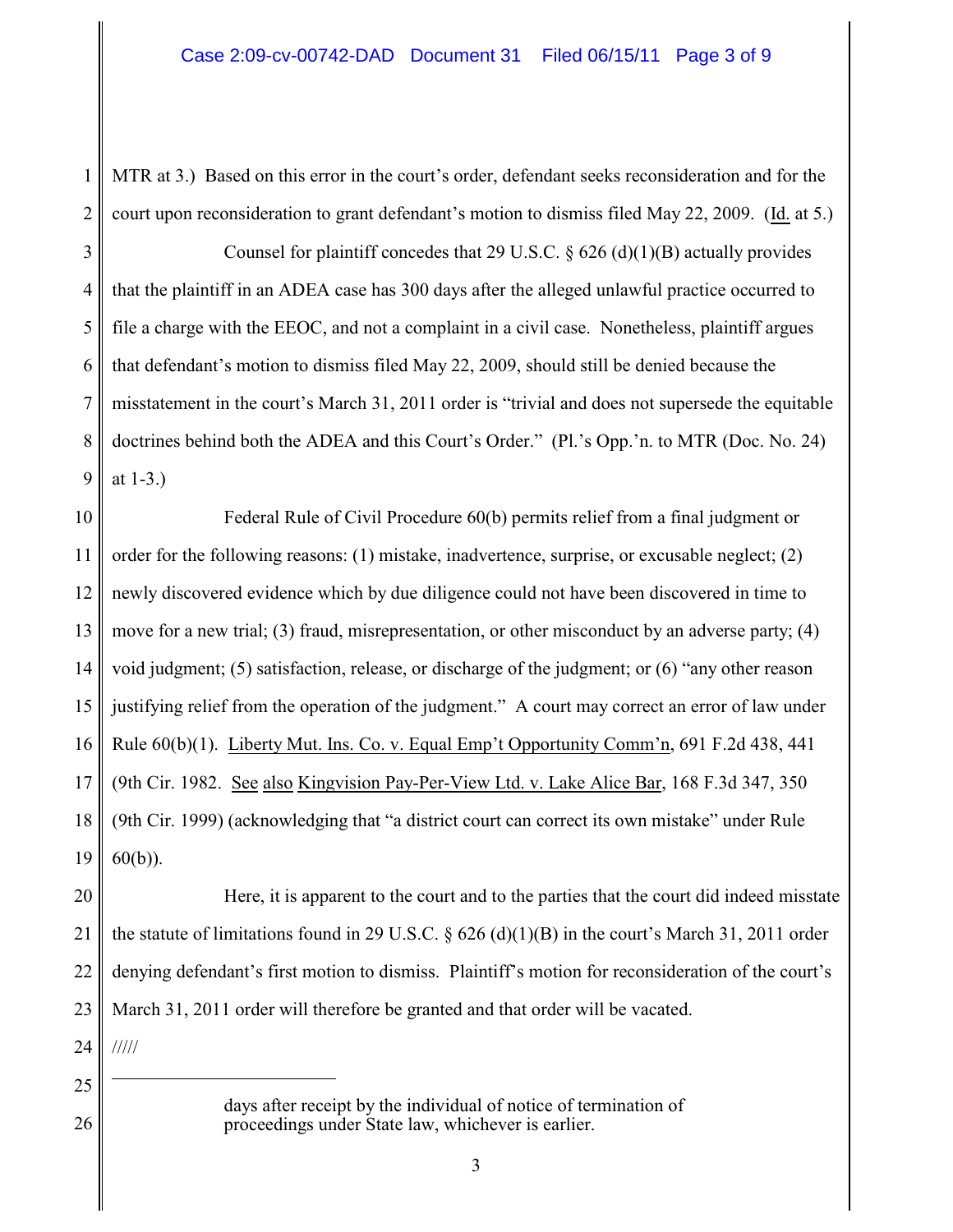1 2 3 4 However, the court has now reviewed defendant's second motion to dismiss filed April 29, 2011. Because defendant's second motion to dismiss is both persuasive and dispositive, the court need not reach the merits of the first motion to dismiss filed on May 22, 2009.

## 5

22

## DEFENDANT'S SECOND MOTION TO DISMISS

6 7 8 9 10 11 12 13 14 15 16 17 18 19 20 Defendant now seeks dismissal of plaintiff's complaint in this action pursuant to Federal Rule of Civil Procedure 12(b)(1) on the grounds that this court lacks jurisdiction over the subject matter of this suit. Specifically, defendant argues that subject matter jurisdiction is lacking over plaintiff's ADEA claim because defendant is a federally recognized Indian Tribe that is immune from suit pursuant to tribal sovereign immunity.<sup>2</sup> (Def.'s MTD (Doc. No. 23) at 3-8.) In opposing defendant's motion, plaintiff argues that the Tribe has waived its immunity. In this regard, plaintiff asserts that the Tribe waived its immunity through an official act of the tribal government by stating in Article X of its Tribal Constitution that: Neither the Tribal Council nor the General Council shall exercise any powers in such a manner as to deprive any person of rights secured by this Constitution or applicable laws of the United States, including the provisions of the Indian Civil Rights Act, 25 U.S.C. § 1302. (Pl.'s Opp.'n. to MTD (Doc. No. 25) at 2-3.) In reply, defendant argues that Article X of the Tribal Constitution does not mention the Tribe's sovereign immunity nor does it waive that immunity but instead merely sets

21 forth limits on the Tribal Council with regard to individuals governed by the Tribal Constitution.

26 (Compl. (Doc. No. 1) at 2.)

<sup>23</sup> 24  $2$  Defendant is included on the Federal Register's list of recognized Indian Tribes. See 67 Fed. Reg., p. 46328-01. "[T]he inclusion of a group of Indians on the Federal Register list of recognized tribes would ordinarily suffice to establish that the group is a sovereign power entitled to immunity from suit." Cherokee Nation v. Babbitt, 117 F.3d 1489, 1499 (D.C. Cir. 1997).

<sup>25</sup> Moreover, plaintiff acknowledges in his complaint that the defendant is "a business entity... owned and operated by the Jackson Rancheria Band of Miwuk Indians, a sovereign state."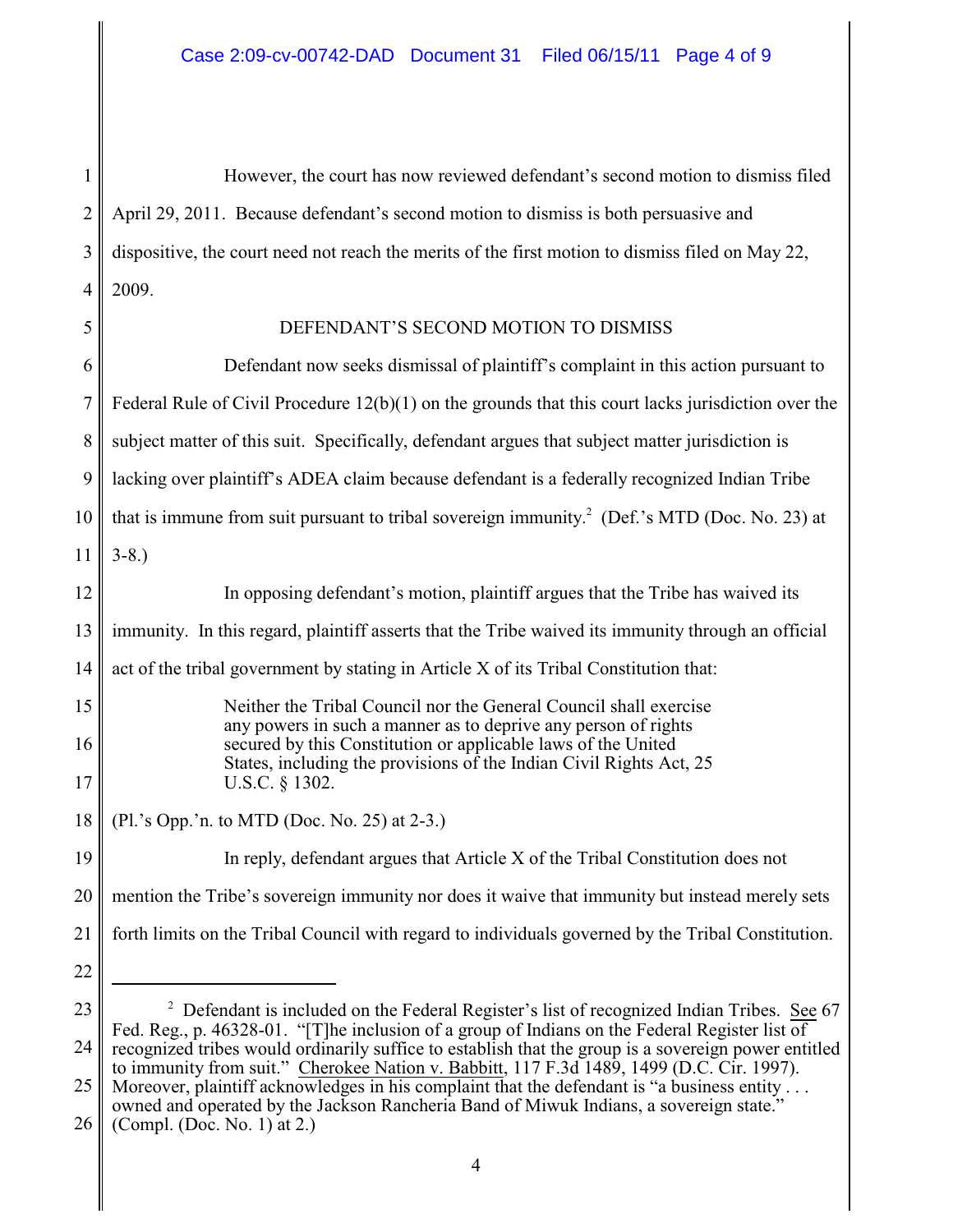1 2 3 4 5 In addition, defendant argues that waiver of the Tribe's sovereign immunity is actually addressed in Article VI, Section 2 of the Tribal Constitution, which specifies that the Tribe's sovereign immunity may only be waived if such waiver is clearly stated in writing and approved by the Tribal Council pursuant to a duly called meeting. (Def.'s Reply (Doc. No. 27) at 2-5.) According to defendant, such conditions have not been met.

6

## LEGAL STANDARDS APPLICABLE TO DEFENDANT'S MOTION

7 8 9 10 11 12 13 14 15 16 17 18 19 Defendant's motion to dismiss has been brought pursuant to Federal Rule of Civil Procedure 12(b)(1). Federal Rule of Civil Procedure 12(b)(1) allows a defendant to raise the defense, by motion, that the court lacks jurisdiction over the subject matter of an entire action or of specific claims alleged in the action. "A motion to dismiss for lack of subject matter jurisdiction may either attack the allegations of the complaint or may be made as a 'speaking motion' attacking the existence of subject matter jurisdiction in fact." Thornhill Publ'g Co. v. Gen. Tel. & Elecs. Corp., 594 F.2d 730, 733 (9th Cir. 1979). When a Rule 12(b)(1) motion attacks the existence of subject matter jurisdiction in fact, no presumption of truthfulness attaches to the plaintiff's allegations. Id. "[T]he district court is not restricted to the face of the pleadings, but may review any evidence, such as affidavits and testimony, to resolve factual disputes concerning the existence of jurisdiction." McCarthy v. United States, 850 F.2d 558, 560 (9th Cir. 1988). Plaintiff has the burden of proving that jurisdiction does in fact exist. Thornhill Publ'g Co., 594 F.2d at 733.

20

## ANALYSIS

21 I. Sovereign Immunity

22 23 24 25 26 "Indian tribes are 'domestic dependent nations' that exercise inherent sovereign authority over their members and territories." Oklahoma Tax Comm'n v. Citizen Band Potawatomi Indian Tribe of Oklahoma, 498 U.S. 505, 509 (1991). See also Santa Clara Pueblo v. Martinez, 436 U.S. 49, 56 (1978) ("As separate sovereigns pre-existing the Constitution, tribes have historically been regarded as unconstrained by those constitutional provisions framed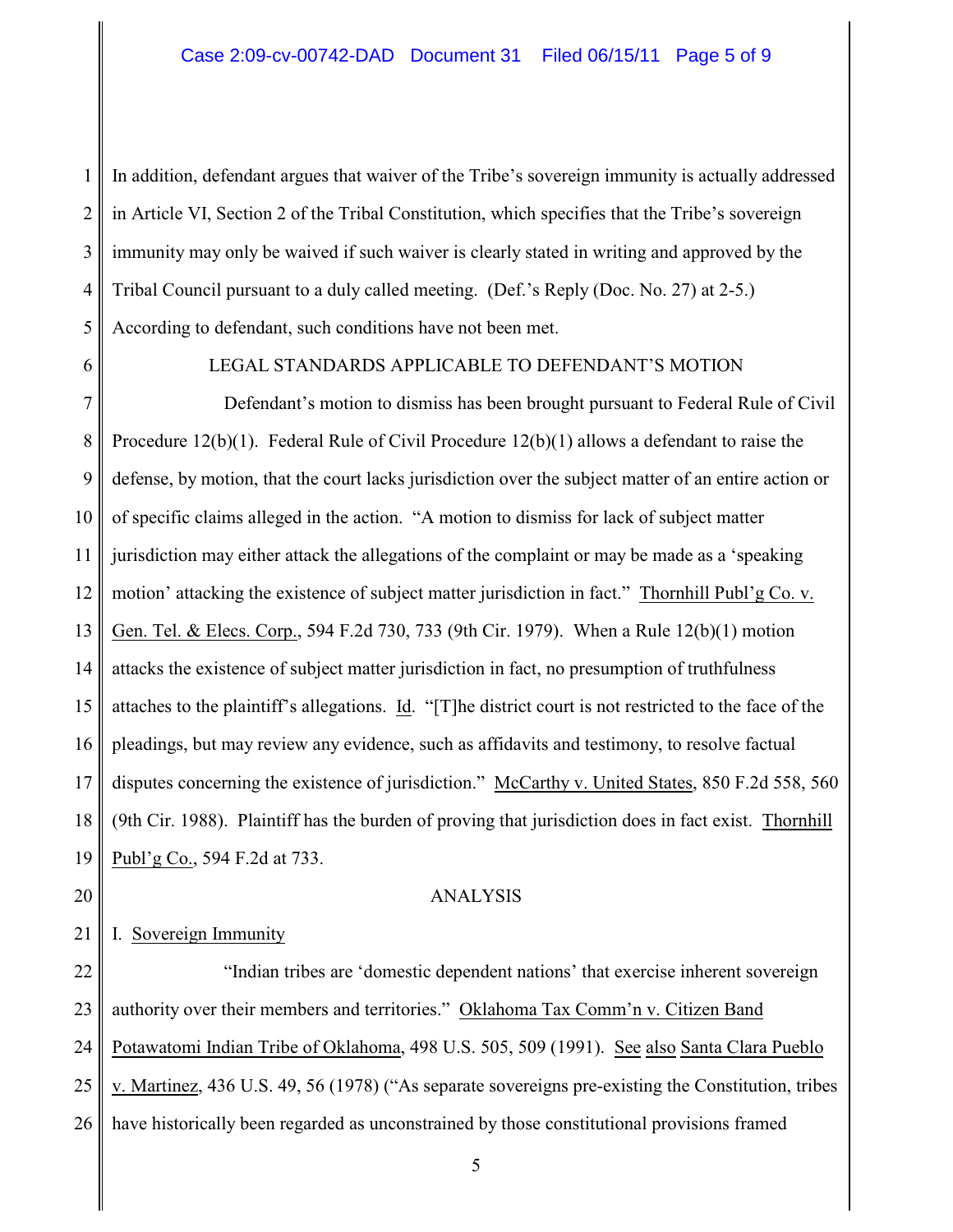1 2 3 4 specifically as limitations on federal or state authority."). "Sovereign immunity limits a federal court's subject matter jurisdiction over actions brought against a sovereign. Similarly, tribal immunity precludes subject matter jurisdiction in an action against an Indian tribe." Alvarado v. Table Mountain Rancheria, 509 F.3d 1008, 1015-16 (9th Cir. 2007).

5 6 7 8 9 10 11 12 13 14 15 16 17 18 19 20 21 22 23 "Tribal sovereign immunity protects Indian tribes from suit absent express authorization by Congress or clear waiver by the tribe." Cook v. AVI Casino Enterprises, Inc., 548 F.3d 718, 725 (9th Cir. 2008). See also Kiowa Tribe of Oklahoma v. Manufacturing Technologies, Inc., 523 U.S. 751, 754 (1998) ("As a matter of federal law, an Indian tribe is subject to suit only where Congress has authorized the suit or the tribe has waived its immunity."); Nanomantube v. Kickapoo Tribe in Kansas, 631 F.3d 1150, 1152 (10th Cir. 2011) ("As a dependent sovereign entity, an Indian tribe is not subject to suit in federal or state court unless the tribe's sovereign immunity has been either abrogated by Congress or waived by the tribe."). "There is a strong presumption against waiver of tribal sovereign immunity." Demontiney v. U.S. ex rel. Dept. of Interior, Bureau of Indian Affairs, 255 F.3d 801, 811 (9th Cir. 2001). "Any waiver must be unequivocal and may not be implied." Kescoli v. Babbitt, 101 F.3d 1304, 1310 (9th Cir. 1996). See also Santa Clara Pueblo, 436 U.S. at 58 ("It is settled that a waiver of sovereign immunity cannot be implied but must be unequivocally expressed."). Similarly, congressional abrogation of sovereign immunity may not be implied and must be "unequivocally expressed" in "explicit legislation." Krystal Energy Co. v. Navajo Nation, 357 F.3d 1055, 1056 (9th Cir. 2004). "The plaintiff bears the burden of showing a waiver of tribal sovereign immunity." Ingrassia v. Chicken Ranch Bingo and Casino, 676 F. Supp.2d 953, 956- 57 (E.D. Cal. 2009). /////

24 /////

- 25 /////
- 26 /////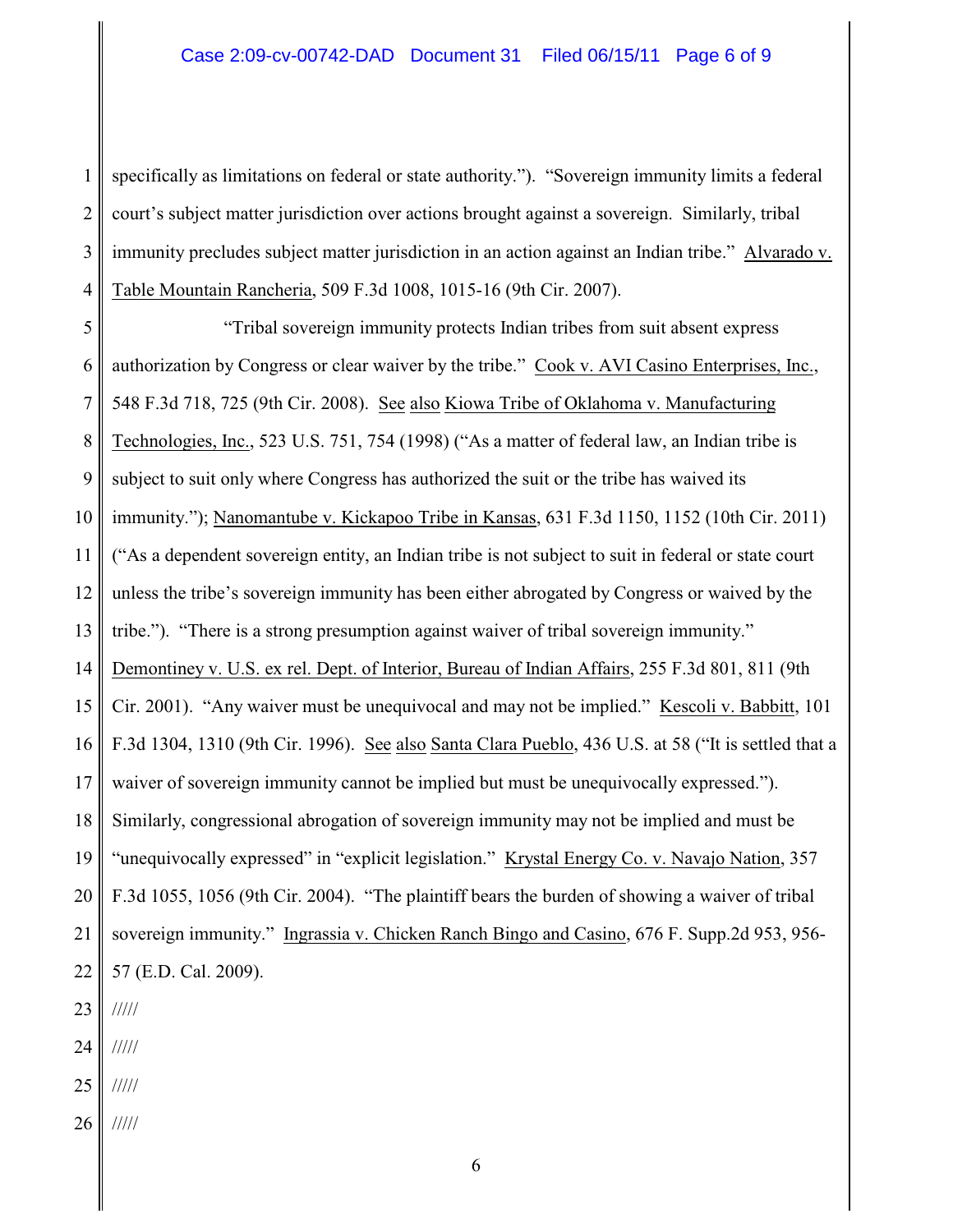1 2 3 4 5 6 7 8 9 10 11 12 13 14 15 16 17 18 19 20 21 22 23 24 Here, counsel for plaintiff states that while he "found no direct Congressional waiver in any statute or regulation, it is clear that defendant has waived its immunity."<sup>3</sup> (Pl.'s Opp.'n. to MTD (Doc. No. 25) at 1.) Plaintiff's claim of a clear and unequivocal waiver of sovereign immunity by defendant is based solely upon the language of Article X of defendant's Tribal Constitution, which reads: Neither the Tribal Council nor the General Council shall exercise any powers in such a manner as to deprive any person of rights secured by this Constitution or applicable laws of the United States, including the provisions of the Indian Civil Rights Act, 25 U.S.C. § 1302. (Id. at 2-3.) This language merely acknowledges that the Tribal Council and General Council will not deprive anyone of rights secured by applicable federal laws. In this regard, the passage is nothing more than an acknowledgment of the Tribe's agreement to comply with federal law. However, a tribe's agreement to comply with federal law, without more, does not constitute an unequivocal waiver of tribal sovereign immunity. See Nanomantube, 631 F.3d at 1153 ("We thus hold that the Tribe's agreement to comply with Title VII, like similar agreements to comply with other federal statutes, may convey a promise not to discriminate, but it in no way constitutes an express and unequivocal waiver of sovereign immunity and consent to be sued in federal court."); Allen v. Gold Country Casino, 464 F.3d 1044, 1047 (9th Cir. 2006) (finding that the Tribe, which owned and operated the casino, did not clearly waive its immunity by stating in an employee handbook that employees could be terminated "for any reason consistent with applicable state or federal law," or when it stated in an Employee Orientation Booklet that it would "practice equal opportunity employment and promotion regardless of race, religion, color, creed, national origin . . . and other categories protected by applicable federal laws.");

<sup>25</sup> 26 <sup>3</sup> With respect to congressional abrogation of the Tribe's immunity, it has been held that the ADEA, the statute under which plaintiff brings this action, does not abrogate tribal sovereign immunity. See Garcia v. Akwesasne Housing Authority, 268 F.3d 76, 85-86 (2nd Cir. 2001).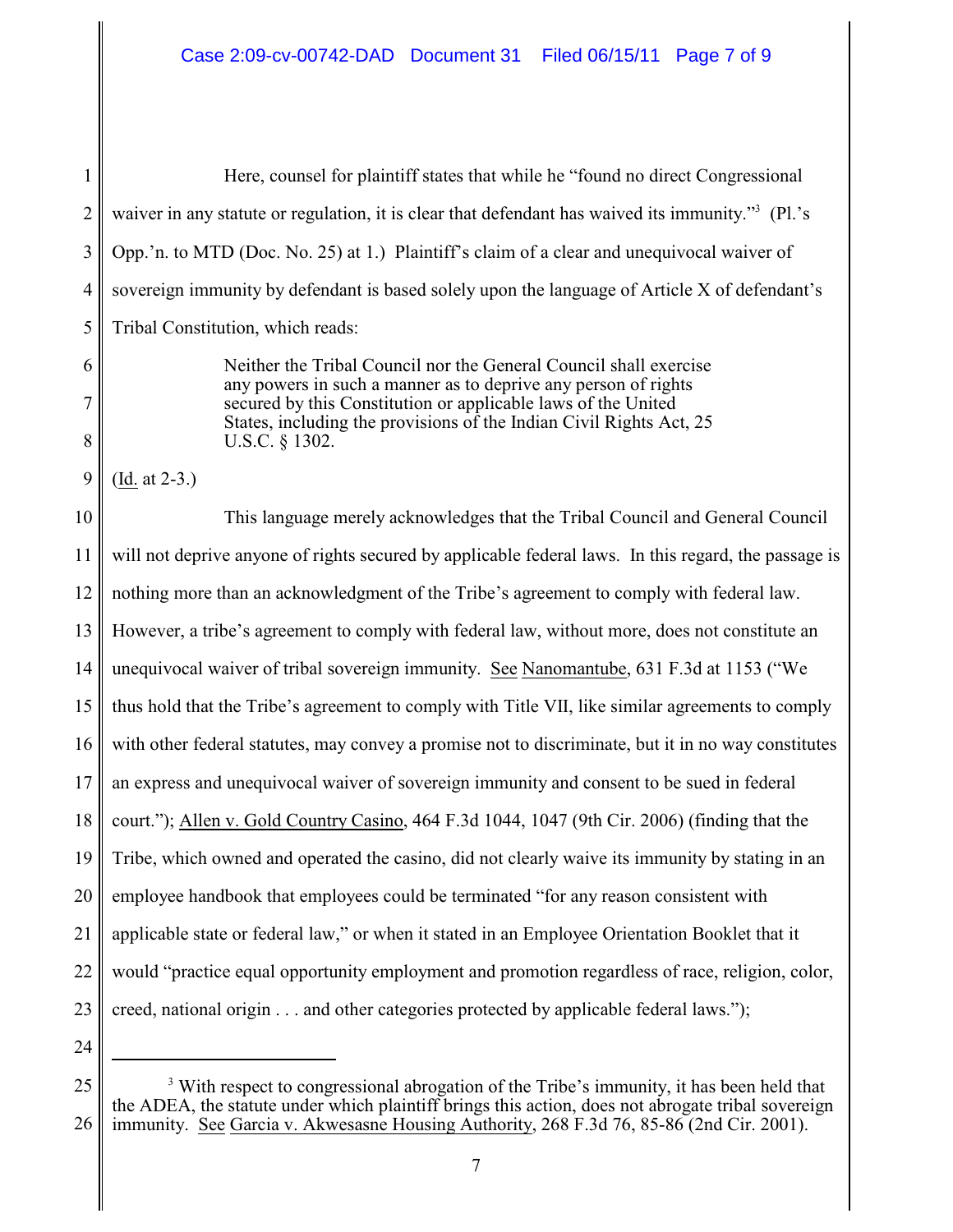1 2 3 4 5 6 7 8 9 10 Demontiney, 255 F.3d at 814 ("Demontiney provides no support for the proposition that the Tribe's incorporation of [the Indian Civil Rights Act] into its constitution and bylaws shows an intent to waive sovereign immunity in federal court."); Hagen v. Sisseton-Wahpeton Community College, 205 F.3d 1040, 1044 n.2 (8th Cir. 2000) ("Nor did the College waive its immunity by executing a certificate of assurance with the Department of Health and Human Services in which it agreed to abide by Title VI of the Civil Rights Act of 1964."); cf. C&L Enterprises, Inc. v. Citizen Band of Potawatomi Indian Tribe of Oklahoma, 532 U.S. 411, 423 (2001) (concluding that "under the agreement the Tribe proposed and signed, the Tribe clearly consented to arbitration and to the enforcement of arbitral awards in Oklahoma state court" thereby waiving sovereign immunity).

11 12 13 14 15 16 Article X of defendant's Tribal Constitution does not mention the Tribe's sovereign immunity, the waiver of that immunity or the scope of any such waiver. Under plaintiff's interpretation Article X waives the Tribe's sovereign immunity in its entirety and without limitation. However, Article VI, Section 2 of the Tribal Constitution specifically addresses the Tribe's sovereign immunity and waiver of that immunity, stating in relevant part, that:

> In particular, the Tribal Council is authorized to negotiate waivers of the Band's sovereign immunity from unconsented lawsuit, but no such waiver shall be effective unless the intent to so waive immunity, and the extent to which it shall be waived, is clearly stated in writing and approved by the Tribal Council pursuant to a duly called meeting.

21 22 23 24 25 (Def.'s MTD, Ex. A (Doc. No. 23-4) at 10.) Here, plaintiff has identified no asserted written waiver of the Tribe's immunity, other than Article X. Any suggestion that the Tribe intended to waive its sovereign immunity through the language of Article X is unpersuasive because such an interpretation would render Article VI, Section 2 of the Tribal Constitution unnecessary and contradictory.

26 /////

17

18

19

20